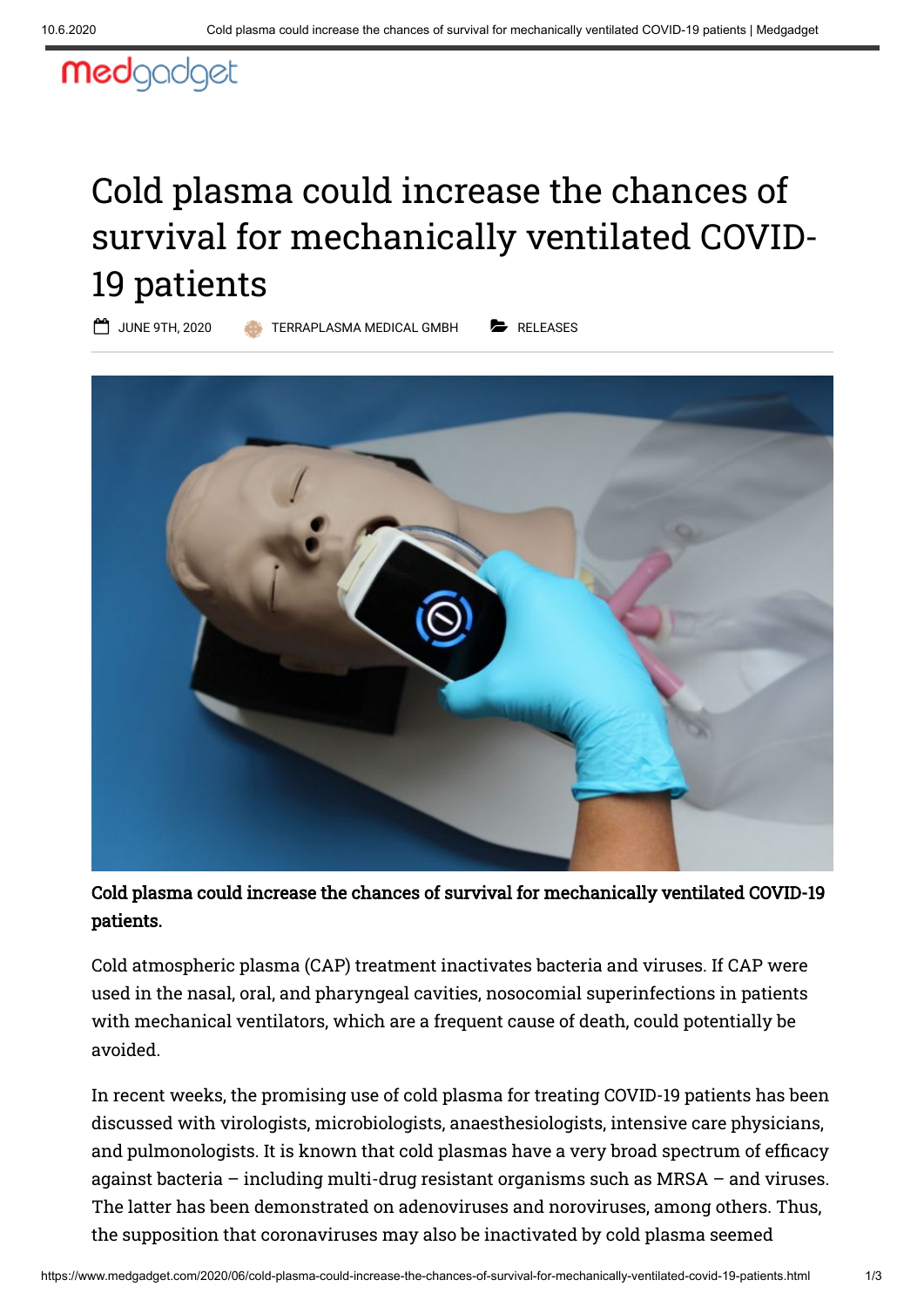obvious. As a result of a collaboration with the von Brunn research group at the Max-von-Pettenkofer Institute in Munich, there are first indications that cold atmospheric plasma can also inactivate coronaviruses in solution. With these promising results, the development of the so-called 'plasma intensive care' started at terraplasma medical GmbH – a device for generating gaseous cold plasma, which, in contrast to antiseptic liquids, can also reach angled or hard-to-reach areas in the upper respiratory tract. Overarching aim is to use the plasma intensive care on mechanically ventilated COVID-19 patients in order to reduce the viral load and to prevent bacterial pneumonia.

The basis for this development is provided by the plasma care®, a CE-mark approved medical device that generates cold atmospheric plasma. It was developed for the mobile treatment of acute and chronic wounds. The plasma intensive care is an adaptation of the plasma care® for anti-bacterial and anti-viral treatment of the upper respiratory tract, and is thus intended to improve the oral hygiene of patients with mechanical ventilators in general, and specifically that of COVID-19 patients. The plasma intensive care allows gaseous cold plasma to flow into the nasal, oral and pharyngeal cavities and temporarily floods them. Application of cold plasma is expected to inactivate bacteria and viruses locally to prevent them from penetrating bronchi and lungs. This could reduce the risk of nosocomial pneumonia and increase the chances of survival for these patients.

Cold plasma inactivates bacteria and viruses by means of several physical and chemical processes. Even in the case of existing antibiotic resistance(s), the effectiveness against bacteria is not impaired. In vitro studies have shown that cold atmospheric plasma achieves a bacterial reduction of up to 99.999 percent on agar within an application time of only 3 minutes. Furthermore, it has been demonstrated that various human pathogenic viruses are sensitive towards cold plasma.

The long-term goal when using cold atmospheric plasma in the nasal, oral, and pharyngeal cavities is to avoid mechanical ventilation by means of preventive treatment of viral infections of the upper respiratory tract. If an early-stage treatment signicantly reduces the viral load, it may be possible to avoid the penetration of the virus into the lower respiratory tract. However, as cold plasma can reach the lungs of patients who breathe independently the potential effects resulting therefrom are currently investigated. Research projects are being initiated together with the Fraunhofer Institute for Toxicology and Experimental Medicine and the university hospitals in Regensburg and Munich. terraplasma medical GmbH expects to have the first results in about  $6 - 7$  months.